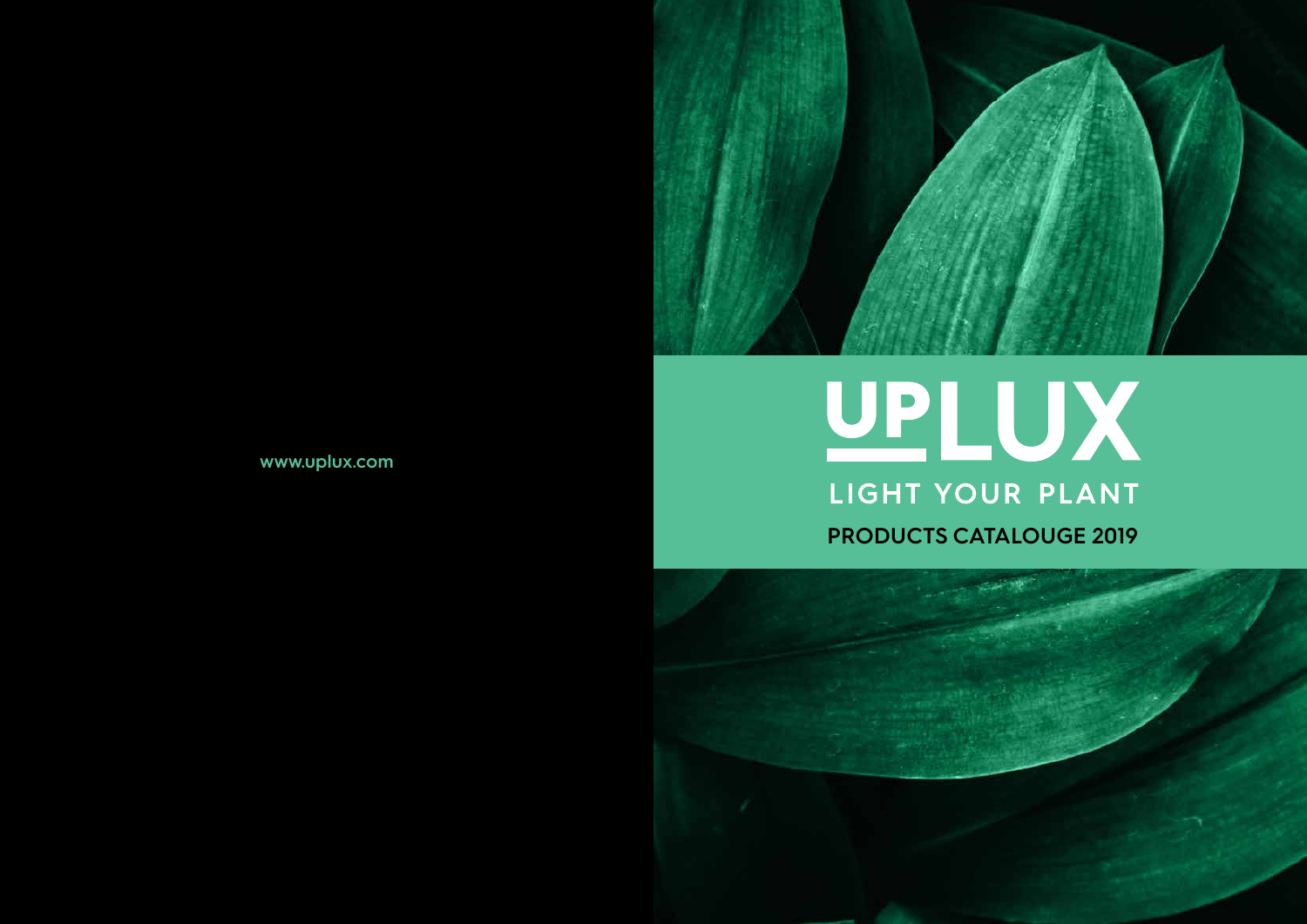

Light Bulbs Ballasts 13 Reflectors 16

4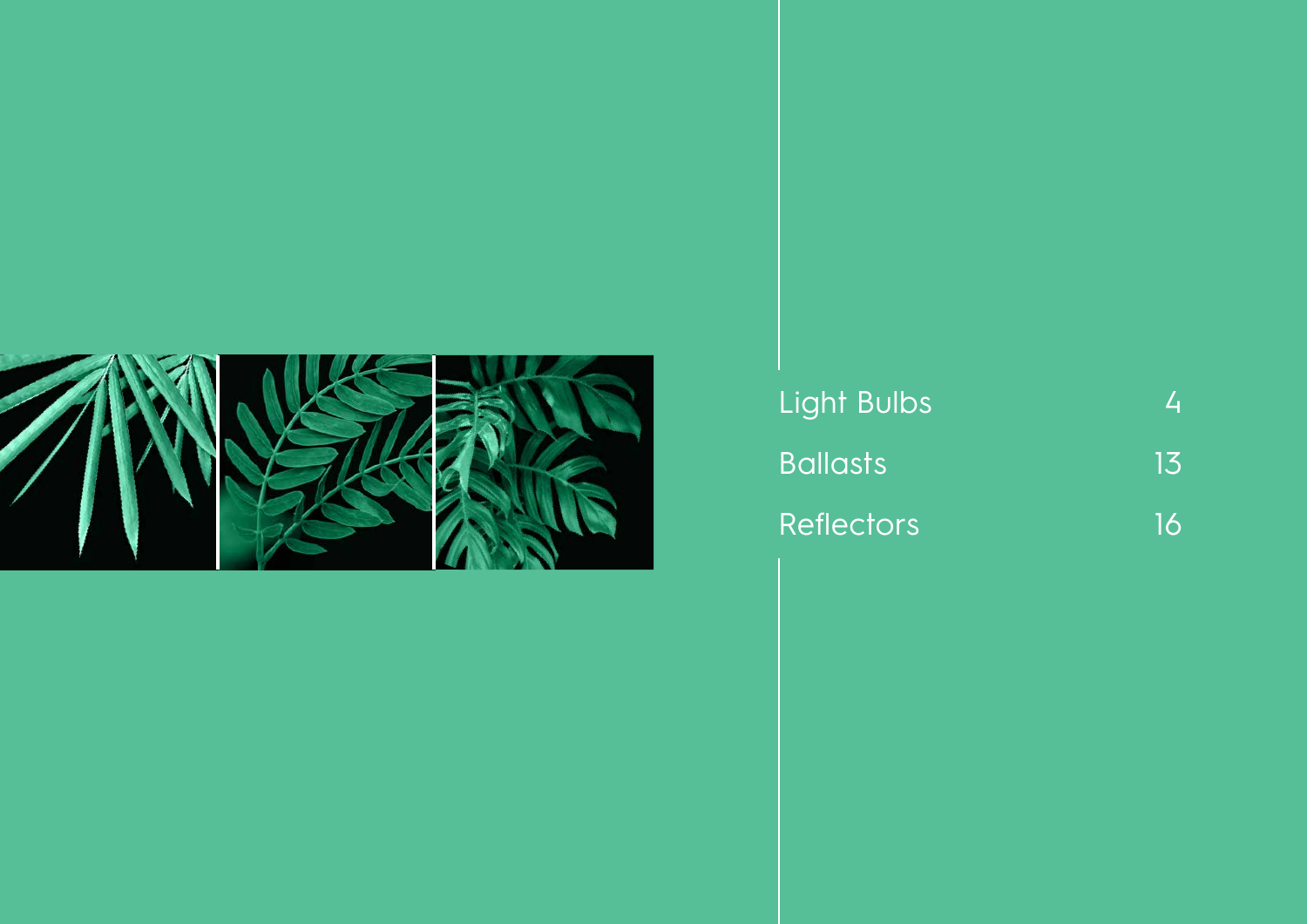After extensive research and testing dozens of models, LED that works well with different light frequencies has arrived to Israel for the first time. A LED light bulb is all you need for growing a plant in extremely small spaces and without heat.

It is recommended to use compact fluorescent light bulbs as well. The model has been tested by hundreds of growers and is proven to yield excellent results.



#### **Additional information**

LED light bulb by UPLUX Number of bulbs: 8 units, each one containing 15 bulbs. 120 bulbs in total. LUMENS: 90 lumens per watt Types of bulbs in each unit: 3 different red light frequencies 2 white light frequencies 1 blue frequency and an additional frequency This specification was found best in helping growing and flowering in an in-depth comparative research

**Size: 496 \* 283 \* 85 Weight: 6.05 kg SKU: 1070280**

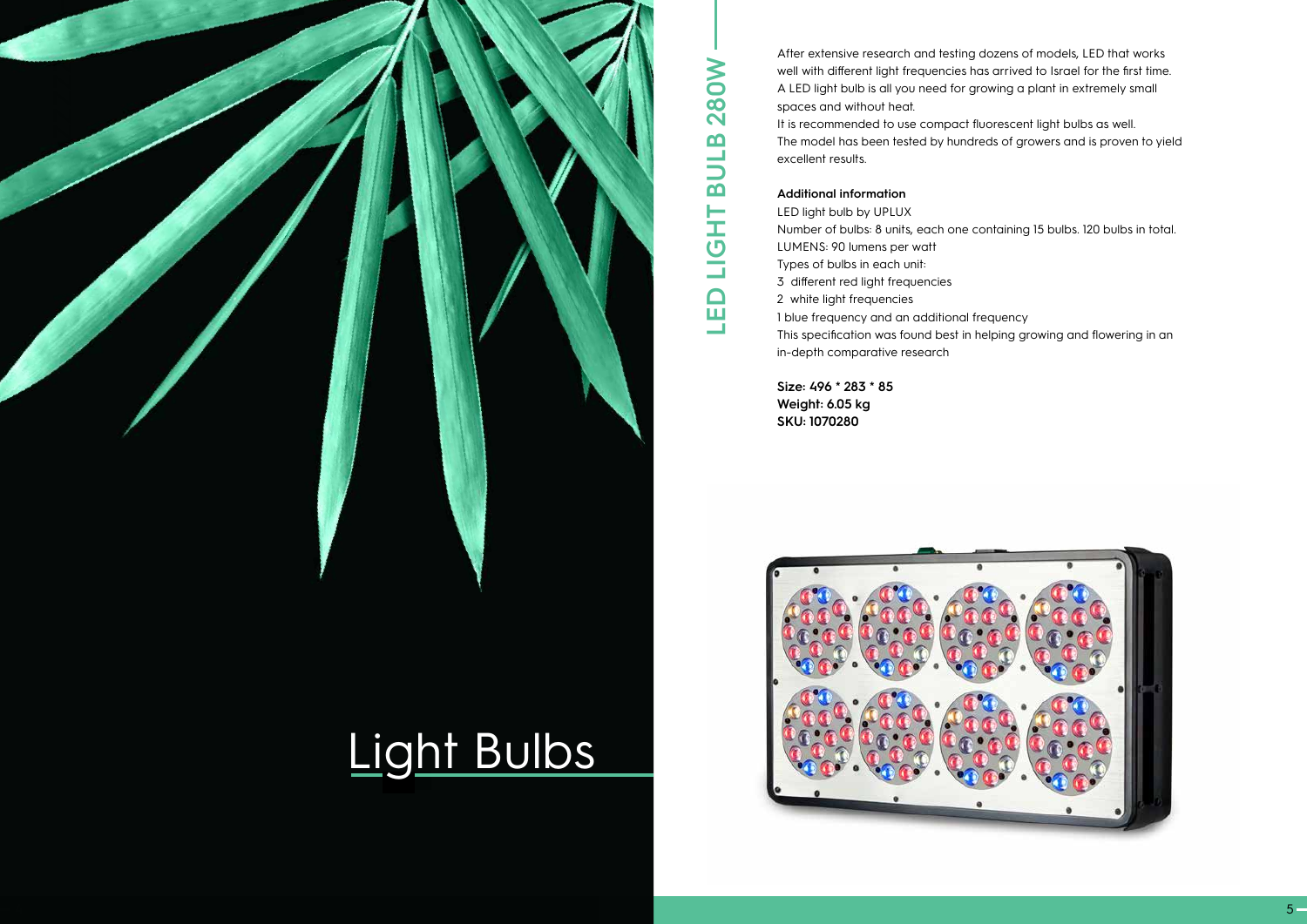HPS light bulb by UPLUX. The bulb that gives your plant everything it needs.

| <b>Additional information</b> | <b>SKU</b>                                                                                                                        |         |
|-------------------------------|-----------------------------------------------------------------------------------------------------------------------------------|---------|
| <b>250W</b>                   | 250W bulb produces 33,000 lumens of the most<br>suitable light frequencies for your plant, with big<br>screwing E40.              | 1025072 |
| <b>400W</b>                   | 400W bulb produces 53,000 lumens of the most<br>suitable light frequencies for your plant, with big<br>screwing E40.              | 1040072 |
| 600W                          | 600W bulb produces 90,000 lumens of the most<br>suitable light frequencies for your plant, with big<br>screwing E40.              | 1062650 |
| <b>1000W</b>                  | HPS light bulb by UPLUX with 1000W. Has the<br>exact spectrum the plant needs for its flowering.<br>HPS lamp<br>1000W<br>148000Lm | 1065100 |

This bulb has the exact spectrum the plant needs for its green growing stage.

\*This bulb requires a choke and an analog or digital spark plug for



Metal halide proper operation. **400W 600W**

|   | <b>Additional information</b><br><b>SKU</b>                                                                         |         |  |
|---|---------------------------------------------------------------------------------------------------------------------|---------|--|
| W | Ideal for mother plants, cuttings, and plants in<br>the growing stage.<br>36,000Lm with 400W<br>Large screwing: E40 | 1040031 |  |
| W | Ideal for the growing stage and mother plants.<br>42,000Lm with screwing<br>Large bulb housing: E40                 | 1060100 |  |











**UPLUX LIGHT BULB**

UPLUX LIGHT BULB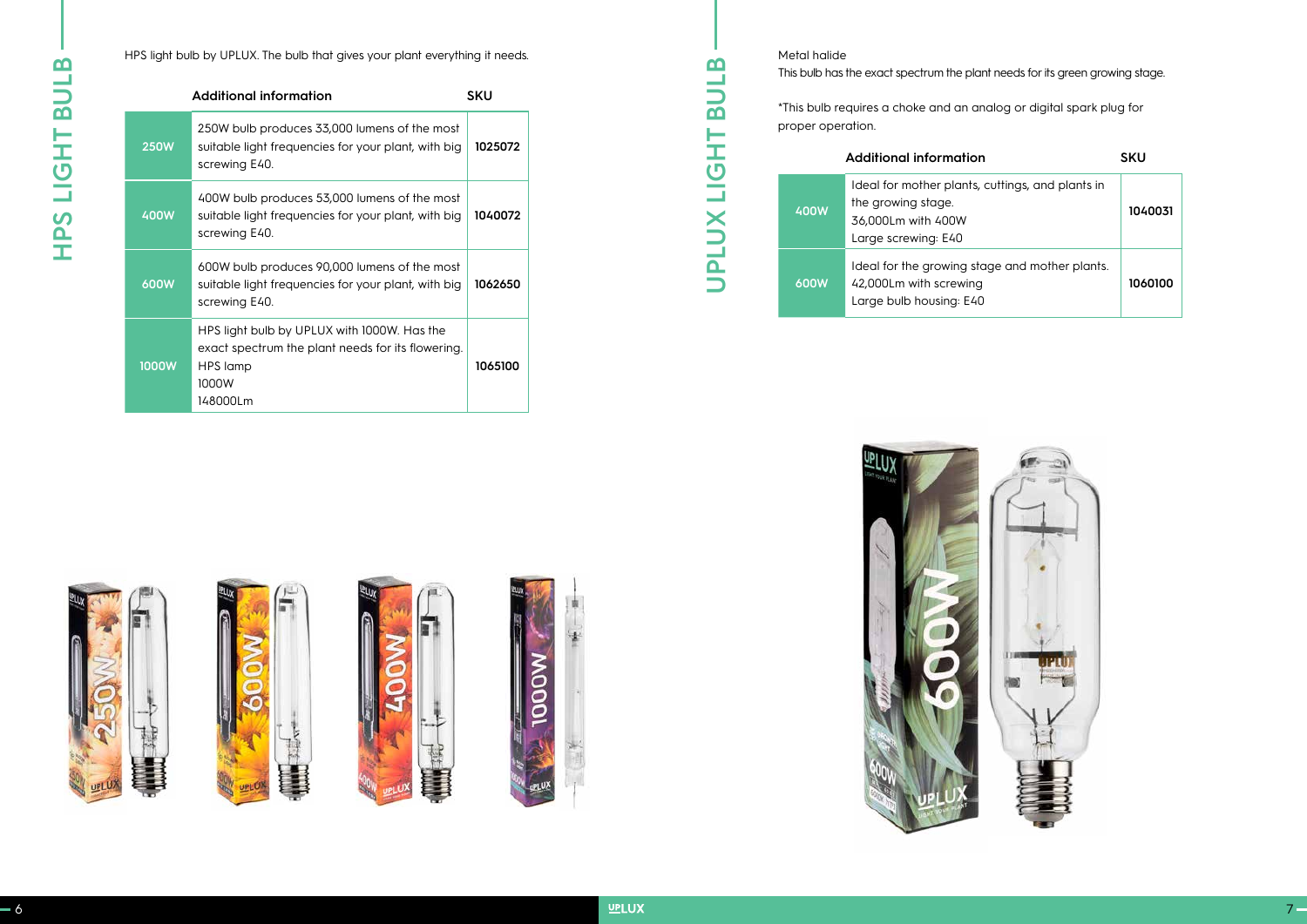600W Dual Spectrum bulb by UPLUX is suitable for both the green growing stage and the aromatic flowering stage. UPLUX's bulbs are the best light bulbs for growing in Israel, guaranteed!

**SKU: 1062700**





LED bulb for growing with screwing for regular bulb house E27 – the best in Israel!

It has a 4000K light shade, the optimal shade for plant growing. It is intended for the growing stage, sprouting, cuttings and mother plants.

The bulb has maximum penetration intensity and optimum dispersion that gives the full potential of the bulb for the benefit of the plant. Simply screw in a bulb house and turn it on.

#### **Additional information:**

Daylight – UPLUX E27 - Full spectrum lighting for the largest and most powerful daylight available. An independent LED cooling design for ceramic pixels allows increasing the photon density (PPF / W) inside the bulb. Most importantly, the bulb emits a warm white light, ideal for an aesthetic environment.

Easy to install – Works like a regular bulb with an E27 socket, without a special light bulb base. For best coverage, the bulb must be installed at a height of 45-60 cm above the plants, the average bulb coverage area is 1.2 square meters.

Full spectrum – For each LED chip the spectrum is evenly distributed, between 400-780 nanometers. Instead of installing multiple LED chips of different colors (white, blue, red, distant red), each LED chip has a mixture of each color that gives a whitish glow.

Ceramic LEDs vs. Aluminum LEDs – In comparison to different lights, ceramic spreads heat better than aluminum, which allows installing LED chips directly into the ceramic. Ceramic modules have fewer parts than standard LED light bulbs, so they conduct less heat and produce more savings.

#### **SKU: 1008070**





**UPLUX MINILUX E27 LIGHT BULB**

PLUX MINILUX

 $\Box$ 

E27

 $\mathbf{m}$ 

 $\mathbf{m}$ 

눈

 $\overline{\mathbf{O}}$ Ě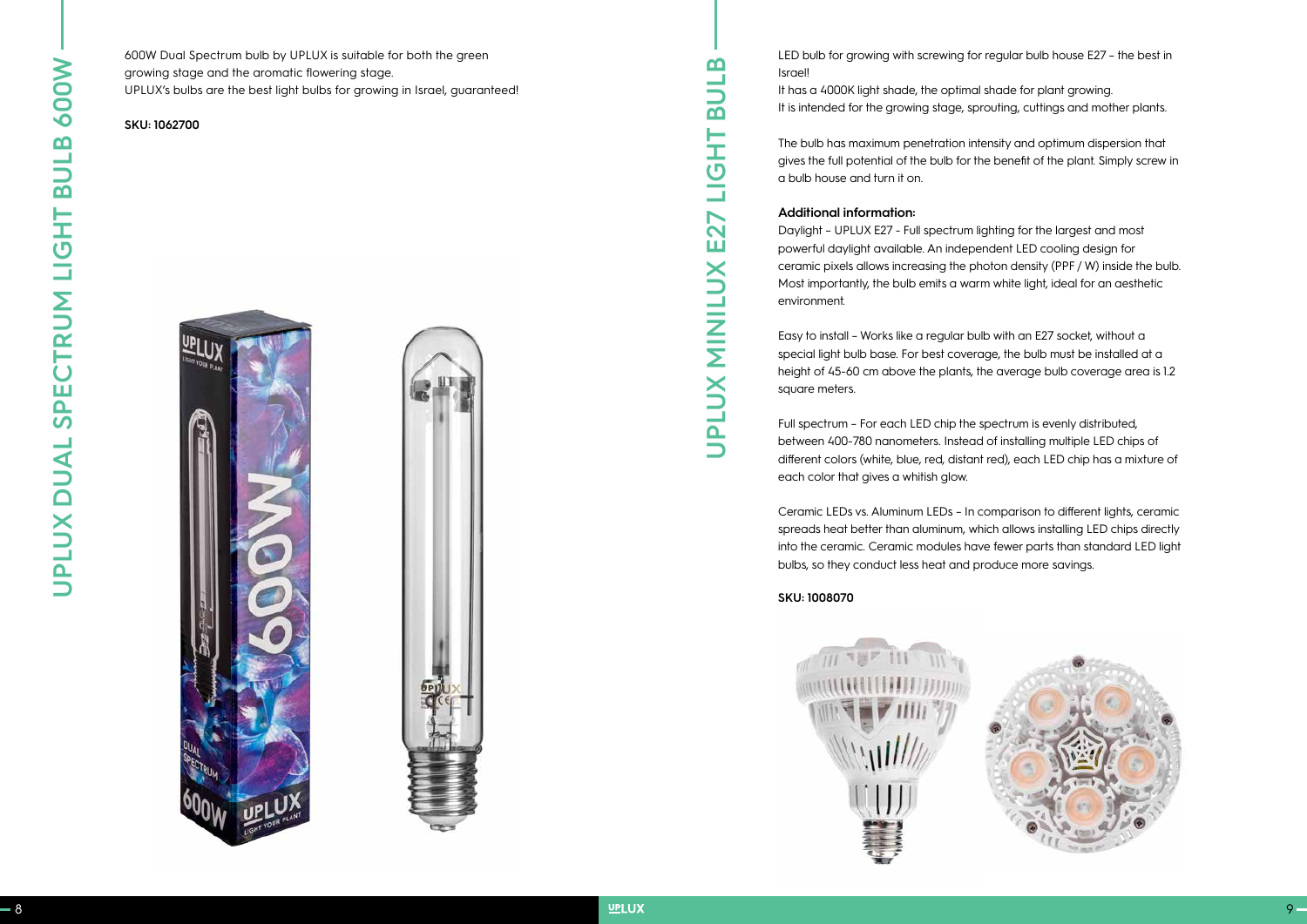T5 fluorescent light bulb comes with a bulb body and can work independently or with the addition of additional T5 bulbs, up to 8 additional threaded bodies with one electricity point! T5 bulb with 24W is a must for every grower who wants to generate the maximum yield.

A white light bulb is designed for the growing stage, sprouting, cuttings, or mother plants. A yellow bulb is designed for the flowering stage. Yellow – K2700

White – K6500

**Additional information: Length: 57 cm SKU: 1008030**

For growing and flowering.

A strong, moisture-resistant and dust-resistant lamp body made of highquality aluminum, the bulb barely emits heat, and the bulb is extremely efficient and effective in cooling through aluminum heaters, and without any fans.

Broad PAR ranges ensure availability of all light spectrums to the plant. It has a strong and durable aluminum body that is dust and water resistant, and with an arm for easy installation and connection.

#### **Additional information:**

Bulb type: SMD LED Full Spectrum Power: 200W Lm power: 24,800 Light scattering: 120 degrees Angle of the lens: 110 degrees Level of impenetrability to solids and liquids: IP67 Working temperature: 2-40 degrees Celsius Wave length: 370~740 mm Level of impenetrability to water and dust: IP65 Working time: over 50,000 hours Voltage: 220-240VAC 50-60Hz 0.83A

**Weight: 5 kg SKU: 1070380**





| UPLUX FEDERATION DISORDERS CE PAPA CO |  |
|---------------------------------------|--|
|                                       |  |

**LED LIGHTING COOLED 200W**

**ONITHS** 

Ě

 $\Box$ ш

**NO** 

20

 $\Box$ ш

 $\overline{\mathsf{L}}$ 

 $\overline{O}$  $\overline{O}$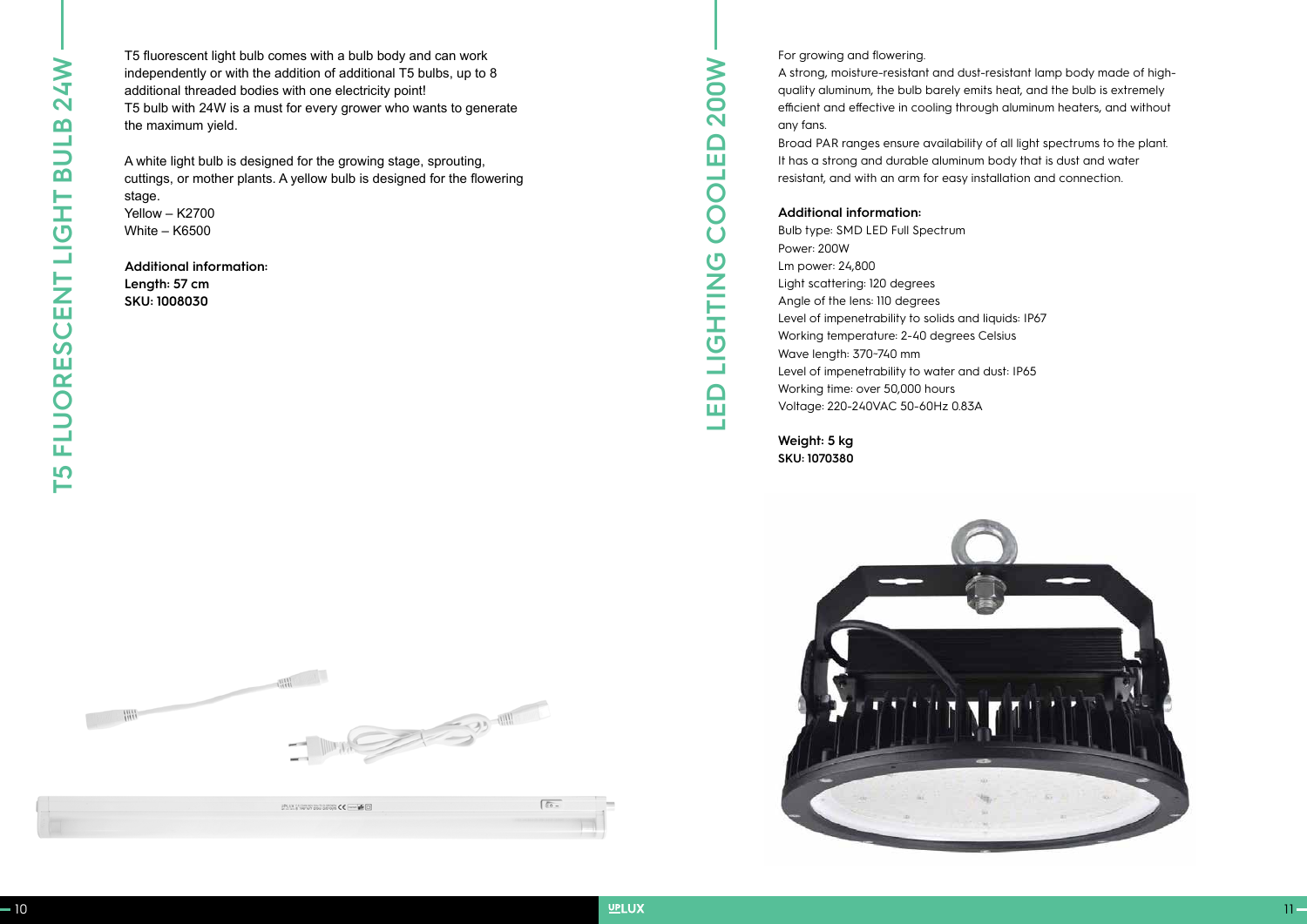

Quantum Board 150 W is a broad spectrum LED lighting system from UV to far red. The system comprises 254 LM301B diodes, made by Samsung, which are the most efficient on the market and suited for all the stages, ten Deep Red diodes (660 nm) and four far red diodes (730 nm) made by the famous Cree Inc. These diodes are specially designed for agriculture, in particular to strengthen the flowering, and have a high light/heat efficiency ratio. There are also two UV diodes (390 nm) made by LG, which contribute to the highest quality result and prevention of plant diseases.

**Additional information: Length 35 cm | width 23 cm | weight 2.37 kg Power consumption 150 W Power supply Meanwell Efficiency 2.6 umol/joule LED bulbs 254 Samsung LM301B 3500k 10 Cree 660 nm 4 Cree 730 nm 2 LG UV 390 nm Coverage up to 60x60 SKU: 1070610**

Quantum Board 240 W is a broad spectrum LED lighting system from UV to far red. The system comprises 512 LM301B diodes, made by Samsung, which are the most efficient on the market and suited for all the stages, twenty Deep Red diodes (660 nm) and eight far red diodes (730 nm) made by the famous Cree Inc. These diodes are specially designed for agriculture, in particular to strengthen the flowering, and have a high light/heat efficiency ratio. There are also four UV diodes (390 nm) made by LG, which contribute to the highest quality result and prevention of plant diseases.

**Additional information: Length 66 cm | width 23 cm | weight 3.51 kg Power consumption 240 W Power supply Meanwell Efficiency 2.6 umol/joule LED bulbs 512 Samsung LM301B 3500k 20 Cree 660 nm 8 Cree 730 nm 4 LG UV 390 nm Coverage up to 100x100 SKU: 1070620**

|          | <b><i><b>BRANNAE</b></i></b><br><b><i>B B B B B B B B B</i></b> | <b><i>SERVICE ELECT</i></b><br>--------- |                | <b><i>BRANNA</i></b>          |  |
|----------|-----------------------------------------------------------------|------------------------------------------|----------------|-------------------------------|--|
|          |                                                                 |                                          |                |                               |  |
|          | <b></b>                                                         | <b>BARRADEK</b>                          |                | <b><i>BREAKASH</i></b>        |  |
| .        | $-0$<br><b>*******</b>                                          |                                          | <b>Britain</b> | <b><i>BACK # BACK</i></b>     |  |
| ******** | <b>.</b>                                                        | --                                       |                |                               |  |
| <b></b>  | <b>CARL CAR</b>                                                 |                                          | $-0.74$        |                               |  |
|          |                                                                 | <b><i>SHEER</i> B B B B</b>              |                | <b><i><u>BREEZHEE</u></i></b> |  |
|          | <b><i><u>PARKER</u></i></b><br><b>GENERAL BERGE</b>             | <b>A 12 &amp; B &amp; W A 31</b>         |                | <b>NTILAAA</b>                |  |
|          | <b><i><u>ARAAHA</u></i></b>                                     | 3 4 3 4 5 6 5 6 5                        |                |                               |  |

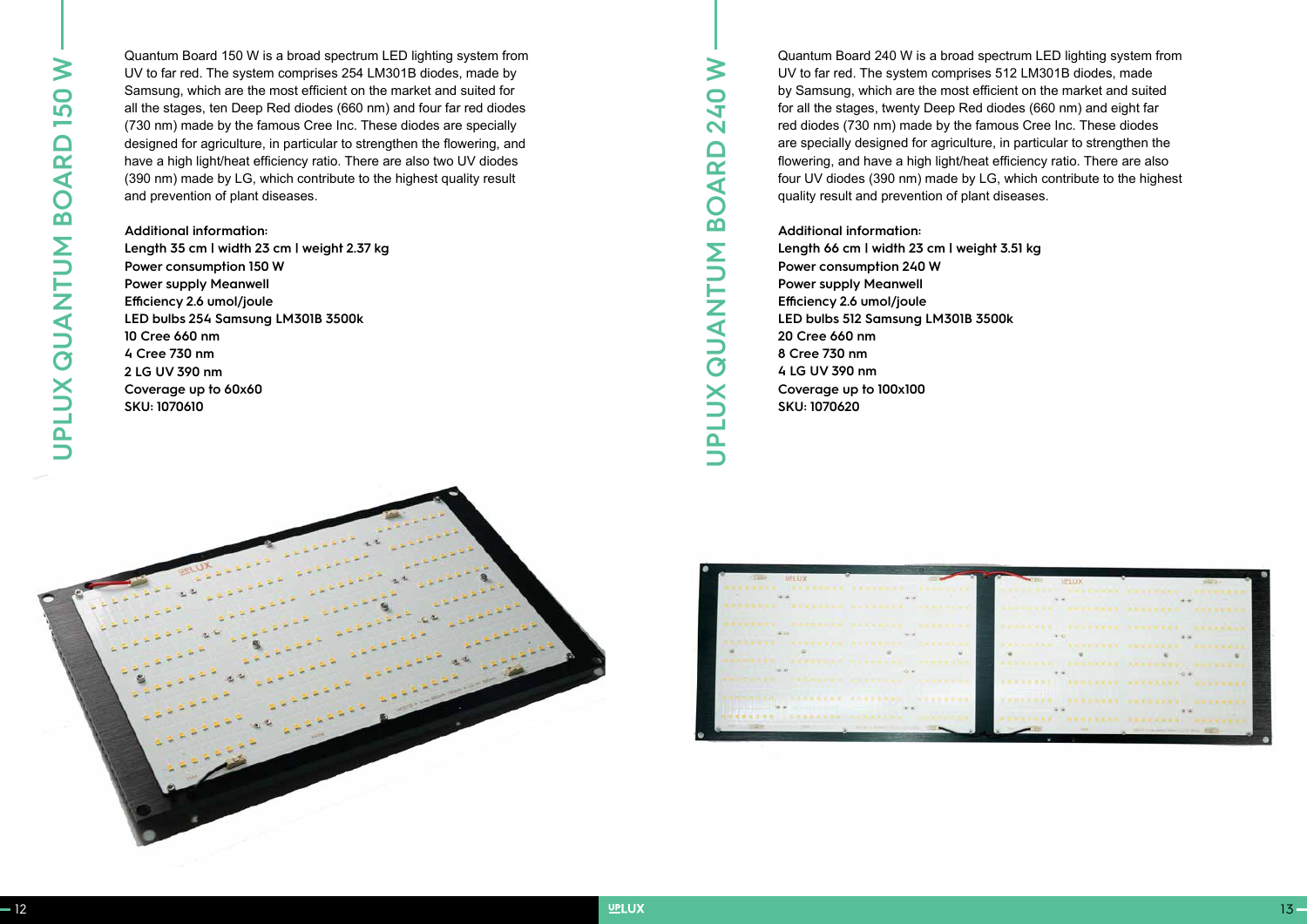DE UPLUX 1000W lighting system is an upper lighting system for growing and flowering in an indoor growing area. The system is carefully engineered to give the growing area the widest and most balanced lighting.

#### **Additional information:**

Regulation of light intensity Dimmer for controlling light intensity The dimmer's scale represents the power supply transmitted to the lamp Voltage can be changed to 600W/750W/1000W/1150W Light intensity can be changed while the device is on. It takes 60 seconds for the intensity to change.

#### **SKU: 1080950**







## Ballasts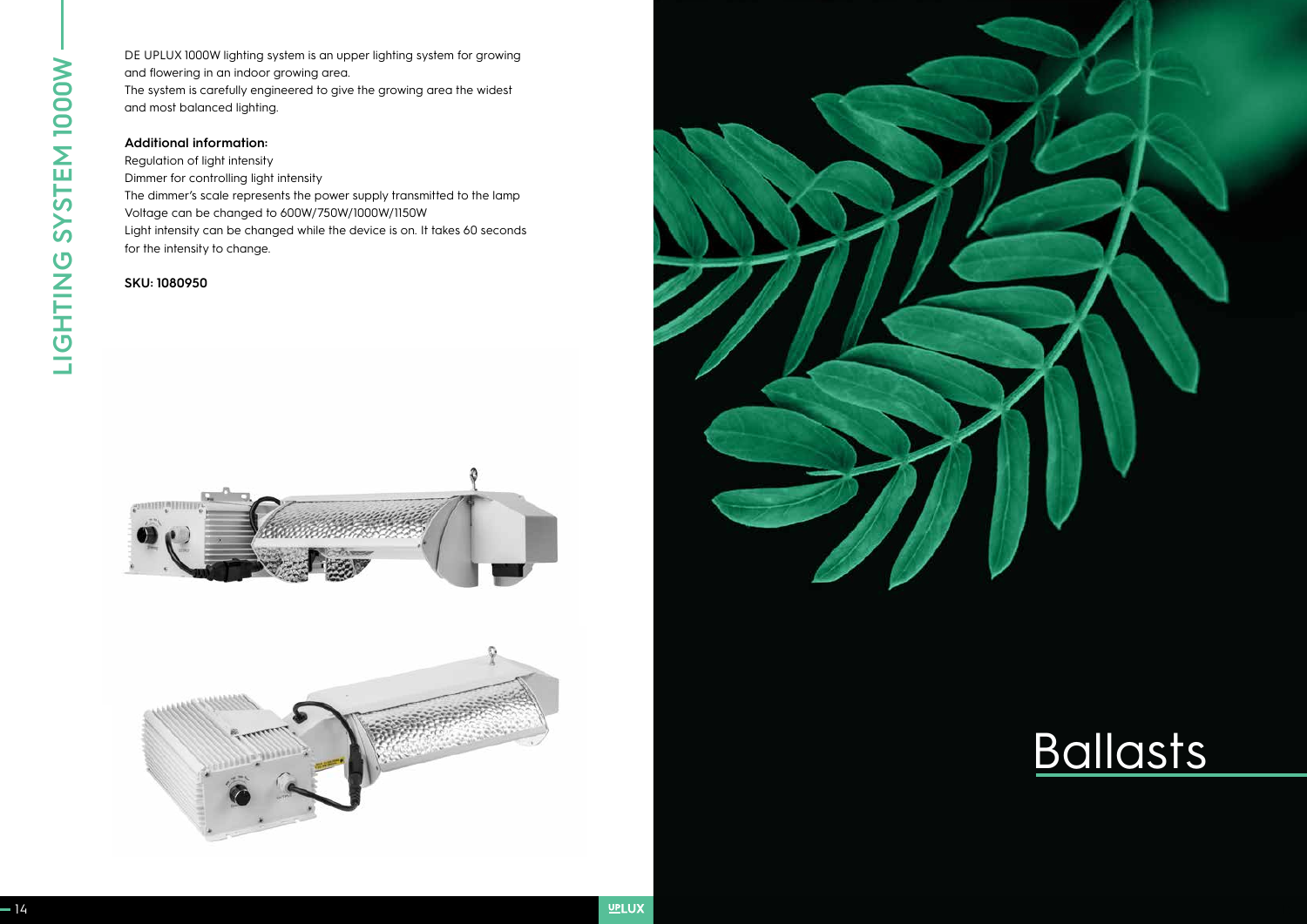| <b>Additional information</b><br><b>SKU</b> |                                                                                                                                                                                                                                                                                                                                                                                                                                                                                                                                                     |         |
|---------------------------------------------|-----------------------------------------------------------------------------------------------------------------------------------------------------------------------------------------------------------------------------------------------------------------------------------------------------------------------------------------------------------------------------------------------------------------------------------------------------------------------------------------------------------------------------------------------------|---------|
| <b>250W</b>                                 | The best electronic ballast in the world!<br>Electronic ballasts have a few advantages over<br>analog ones:<br>Runs MH and HPS bulbs<br>Extends the life of the bulb<br>Saves up to 35% of electricity usage<br>3 years warranty (upon presenting receipt)<br>15% more light                                                                                                                                                                                                                                                                        | 1080725 |
| <b>400W</b>                                 |                                                                                                                                                                                                                                                                                                                                                                                                                                                                                                                                                     | 0108074 |
| 600W                                        |                                                                                                                                                                                                                                                                                                                                                                                                                                                                                                                                                     | 1080750 |
| 600W<br>with a<br>dimmer                    | Electronic ballast with a dimmer for HID bulbs,<br>up to 15% more lumens, saves up to 35% energy<br>4 power modes 250\400\600\660, Low ignition<br>current, shelf life up to 10 years, for HPS and MH<br>bulbs.<br>This product is designed for using with HID<br>bulbs and reflectors that work with HID bulbs<br>only.<br>The ballast will try to light the bulb every 60<br>seconds until it is switched on.<br>The ballast has a 3 years warranty, only with<br>presenting the receipt (this does not include<br>fuses damaged due to poor use) | 1080760 |

**SKU**

| <b>250W</b> | 1075250 |
|-------------|---------|
| 400W        | 1075400 |
| 600W        | 1075600 |

UPLUX presents the ballasts that will do the same job, for less money. UPLUX ballasts are suitable for HPS and MH light bulbs and there is an option to thread ballasts to one another. The product comes with a certificate from ENEC, in accordance to standards CE, RoHS Warranty: 2 years from the day of purchase

**BALLAST**

BALLAST

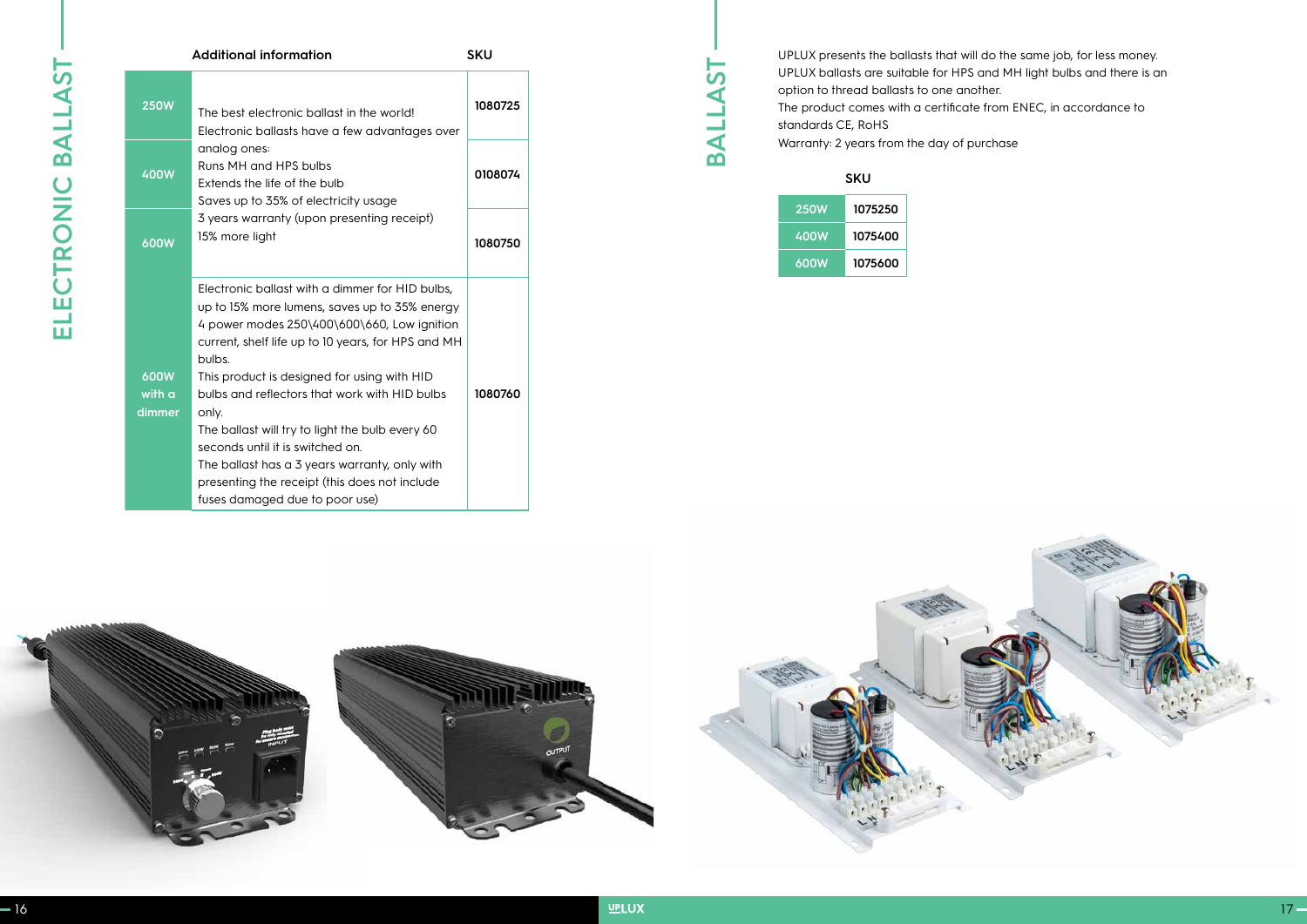

UPLUX reflector for HPS / MH bulb made of hammered tin. The reflector is extremely light and reflects close to 100% of the light intensity towards the plants. The reflector structure allows it to expand or shrink to get the maximum focus of light on the plants. For growers who want a 400W/600W/250W power reflector that is compatible with the HPS / MH bulb, electronic or analog ballast should be selected for proper operation.

\* This reflector comes with a large E40 bulb housing

**SKU: 1070400**

**OPEN UPLUX REFLECTOR**